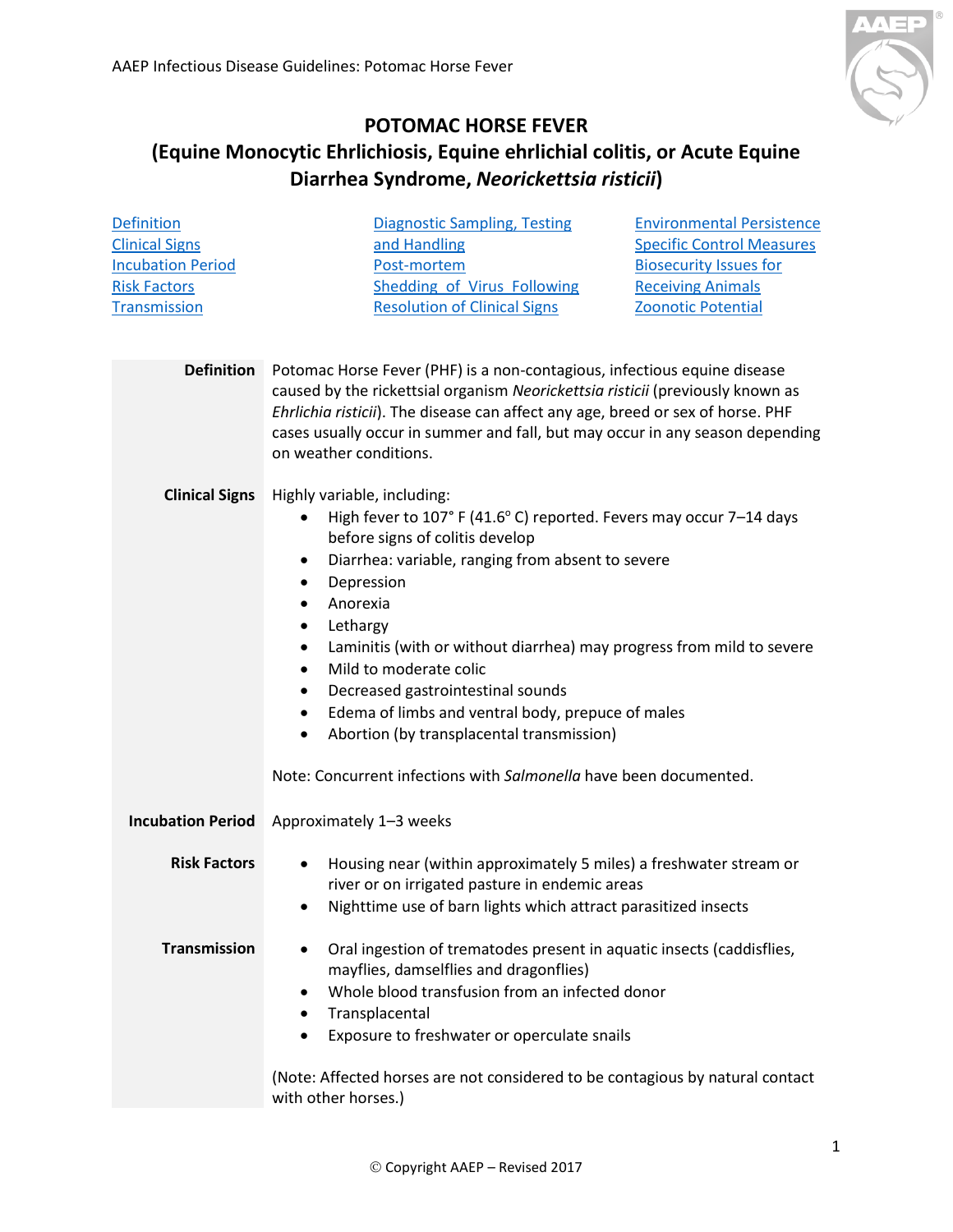

| <b>Diagnostic</b><br><b>Sampling, Testing</b><br>and Handling                                 |                                                                                  | <b>PHF</b>                                                                                                                                                                                                                                                                                                                                                                                                                                                                                                                                                                                                                                                                                                        |                                         |                      |
|-----------------------------------------------------------------------------------------------|----------------------------------------------------------------------------------|-------------------------------------------------------------------------------------------------------------------------------------------------------------------------------------------------------------------------------------------------------------------------------------------------------------------------------------------------------------------------------------------------------------------------------------------------------------------------------------------------------------------------------------------------------------------------------------------------------------------------------------------------------------------------------------------------------------------|-----------------------------------------|----------------------|
|                                                                                               | <b>Sample</b>                                                                    | <b>Test</b>                                                                                                                                                                                                                                                                                                                                                                                                                                                                                                                                                                                                                                                                                                       | <b>Shipping</b>                         | <b>Handling</b>      |
|                                                                                               | Fresh feces                                                                      | <b>PCR</b><br>(check if lab will<br>test feces)                                                                                                                                                                                                                                                                                                                                                                                                                                                                                                                                                                                                                                                                   | Leakproof<br>container                  | Chilled<br>overnight |
|                                                                                               | Whole blood                                                                      | <b>PCR</b>                                                                                                                                                                                                                                                                                                                                                                                                                                                                                                                                                                                                                                                                                                        | <b>EDTA tube</b>                        | Chilled<br>overnight |
|                                                                                               | Serum                                                                            | <b>IFA</b>                                                                                                                                                                                                                                                                                                                                                                                                                                                                                                                                                                                                                                                                                                        | Red top tube;<br>leakproof<br>container | Chilled<br>overnight |
|                                                                                               | Large intestinal<br>tissue; cecum                                                | <b>PCR</b>                                                                                                                                                                                                                                                                                                                                                                                                                                                                                                                                                                                                                                                                                                        | Leakproof<br>container                  | Chilled<br>overnight |
|                                                                                               | Aborted fetal<br>tissue                                                          | <b>PCR</b>                                                                                                                                                                                                                                                                                                                                                                                                                                                                                                                                                                                                                                                                                                        | Leakproof<br>container                  | Chilled<br>overnight |
| Post-mortem                                                                                   | Aborted fetus lesions include:<br>Hepatic discoloration<br>definitive diagnosis. | Immunofluorescent assay (IFA) titers (serum): This test yields many false<br>positive results. Interpretation of results must be made in consultation with<br>laboratory personnel with consideration of PHF vaccination history. Single<br>serum titers are of limited value in the confirmatory diagnosis of PHF.<br>Gross necropsy findings in the acute stage of PHF disease include:<br>Distended large colon and cecum filled with watery contents<br>Mucosal hyperemia and ulceration (may be widespread)<br>Hyperplasia of lymphoid follicles and lymph nodes<br>Increased content within the small and large intestine<br>Submission of tissues for microscopic examination is indicated to facilitate a |                                         |                      |
| <b>Shedding of Virus</b><br><b>Following</b><br><b>Resolution of</b><br><b>Clinical Signs</b> |                                                                                  | Confirmed PHF cases are not considered contagious.                                                                                                                                                                                                                                                                                                                                                                                                                                                                                                                                                                                                                                                                |                                         |                      |
| Environmental<br><b>Persistence</b>                                                           |                                                                                  | The organism is not known to be free in the environment but is instead<br>harbored by certain aquatic insects and snails.                                                                                                                                                                                                                                                                                                                                                                                                                                                                                                                                                                                         |                                         |                      |
| <b>Specific Control</b><br><b>Measures</b>                                                    | appropriate disposal of manure.                                                  | Routine isolation and disinfection guidelines should be followed, including                                                                                                                                                                                                                                                                                                                                                                                                                                                                                                                                                                                                                                       |                                         |                      |